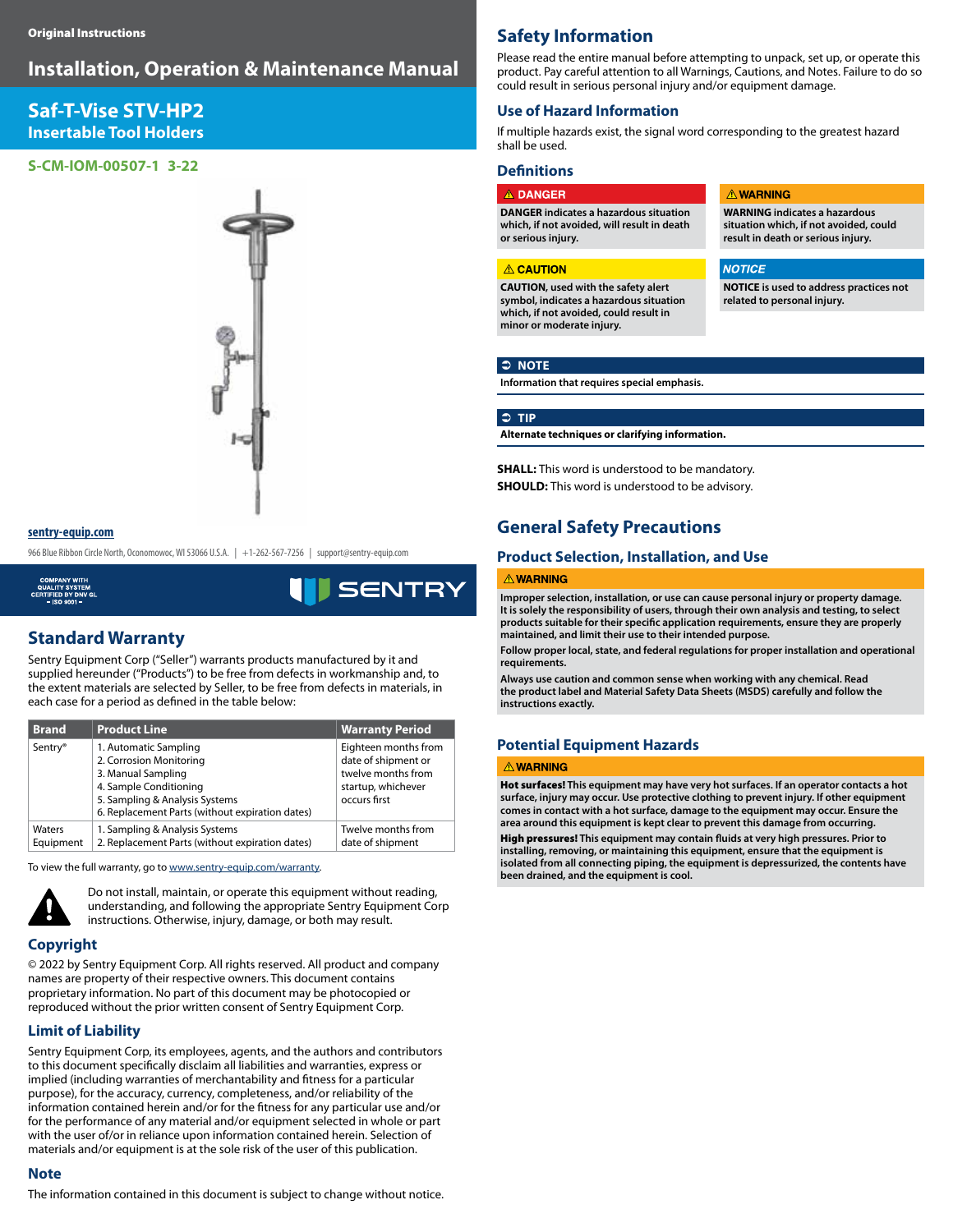# **Insertion/Retraction Instructions**

### **Tools required**

- permanent marker
- tape measure
- 12" adjustable wrench

#### Â **NOTE**

**35 ft-lb of torque will hold a 3/8" diameter rod in place against up to 5000 psi of process pressure.** 

- **1.** Determine the insertion length by measuring from the top of the process isolation valve to the desired zone within the pipeline and record the length. (Coupons generally are ¼" from the bottom of the line, atomizers are usually located in the top 1/3 of the line, and injection quills should be placed in the middle of the process line with the longer point facing upstream).
- **2.** Loosen the 5/8" locking collet bolt on the holder and extend the rod/shaft by spinning the actuator wheel counterclockwise.

#### **NOTICE**

**Failure to loosen the collet bolt may result in damage to the unit.**

Stop spinning when the extended rod length is equal to the insertion length. Make a mark on the aluminum body of the tool with a permanent marker level with the fluid inlet assembly (for atomizers) or the travel check bolt (for coupon holders).

- **3.** Retract the rod back inside the holder and tighten the 5/8" locking collet bolt to secure the rod inside the holder.
- **4.** Connect the holder to the CLOSED process isolation valve and securely tighten the holder to the valve.

#### Â **NOTE**

**Use anti-seize on threaded connection points to eliminate any galling or future seizing.**

- **5.** Recheck the locking collet to ensure 5/8" locking collet bolt is tight against rod/shaft.
- **6.** Slowly open process isolation valve.

#### **C NOTE**

**Some leaks may be present around Grafoil packing (if applicable).**

- **7.** With a firm grip on the actuator wheel, loosen the 5/8" locking collet bolt and turn the hand crank counter clockwise to insert the rod/shaft to the desired depth. Use the permanent mark made in step 2 to properly achieve the correct insertion depth.
- **8.** With a firm grip still on the actuator wheel, tighten the 5/8" locking collet bolt.
- **9.** THIS STEP APPLIES ONLY FOR HOLDERS WITH A GRAFOIL PACKING. ALL OTHERS PROCEED TO STEP 10: Loosen the ¼" packing gland bolt and turn the packing gland assembly clockwise until no leak is present. Tighten the 1/4" packing gland bolt.
- **10.** Recheck to ensure 5/8" locking collet bolt is tight against rod/shaft.
- **11.** (OPTIONAL) Remove the actuator wheel to prevent unauthorized use or tampering.

#### **Short Cut Method for Coupon Holders Only**

- **1.** Place an old corrosion coupon (dummy coupon) into the coupon chuck at the bottom of the Saf-T-Vise STV-HP2 coupon holder.
- **2.** Retract the rod back inside the holder and tighten the 5/8" locking collet bolt to secure the rod inside the holder.
- **3.** Connect the holder to the CLOSED process isolation valve and securely tighten the holder to the valve.

#### Â **NOTE**

**It is advised to use anti-seize on threaded connection points to eliminate any galling or future seizing.**

- **4.** Recheck to ensure 5/8" locking collet bolt is tight against rod/shaft.
- **5.** Slowly open process isolation valve.

#### Â **NOTE**

**Some leaks may initially be present around Grafoil packing (if applicable).**

- **6.** With a firm grip on the actuator wheel, loosen the 5/8" locking collet bolt and turn the hand crank counterclockwise to insert the rod until the coupon gently touches the bottom of the pipe.
- **7.** Turn actuator wheel one turn clockwise to move coupon up ¼", and make a mark with a permanent marker on the aluminum body at the travel check bolt. This will give you an accurate insertion depth for all coupons of the same size.
- **8.** Turn the actuator wheel clockwise to raise the rod out of the process stream and lock the 5/8" collet bolt.
- **9.** Close the process isolation valve.
- **10.** Open the bleeder valve on the holder body to relieve the internal pressure.
- **11.** Remove the Saf-T-Vise STV-HP2 coupon holder from the process isolation valve; remove the dummy coupon and replace it with new coupon.
- **12.** Follow steps 3-5 to reattach the coupon holder to the process line. Turn the actuator wheel counter clockwise and lower the rod until the travel check bolt is level with the mark on the aluminum body.
- **13.** With a firm grip still on the hand crank, tighten the 5/8" locking collet bolt.
- **14.** THIS STEP APPLIES ONLY FOR HOLDERS WITH A GRAFOIL PACKING. ALL OTHERS PROCEED TO STEP 15: Loosen the ¼" packing gland bolt and turn the packing gland assembly clockwise until no leak is present. Tighten the ¼" packing gland bolt.
- **15.** Recheck to ensure 5/8" locking collet bolt is tight against rod/shaft.
- **16.** (OPTIONAL) Remove the actuator wheel to prevent unauthorized use or tampering.

### **Retraction Procedure**

#### **Tools required**

- 12" adjustable wrench
- **1.** Ensure 5/8" locking collet bolt is tight before proceeding.
- **2.** If necessary, place actuator wheel onto top of Saf-T-Vise STV-HP2 tool and tighten set screw.
- **3.** With a firm grip on the actuator wheel loosen the 5/8" locking collet bolt and spin the actuator wheel clockwise to retract the rod/shaft from the line.
- **4.** Once the rod is fully retracted tighten the 5/8" locking collet bolt.
- **5.** Close the process isolation valve.
- **6.** Open the bleeder valve on the holder body to relieve internal pressure.
- **7.** Remove the Saf-T-Vise STV-HP2 Holder from the isolation valve.

# **Specifications**

**available on request.**

| <b>Available Models</b>                                                                     | Saf-T-Vise STV-HP2                                             |  |  |
|---------------------------------------------------------------------------------------------|----------------------------------------------------------------|--|--|
| <b>Maximum Operating Pressure</b>                                                           | 5000 psi at 100°F<br>345 bar at 38°C                           |  |  |
| <b>Maximum Operating Temperature</b>                                                        | Grafoil Seal: up to 1000°F (538°C)                             |  |  |
|                                                                                             | PTFE: up to 450°F (232°C)                                      |  |  |
| <b>Minimum Operating Temperature</b>                                                        | Grafoil Seal: 0°F (-18°C) <sup>\$</sup>                        |  |  |
|                                                                                             | PTFE: 0°F (-18°C) <sup>\$</sup>                                |  |  |
|                                                                                             | FIA: 23°F (-5°C) <sup>\$</sup>                                 |  |  |
| <b>Method of Operation</b>                                                                  | Integrated Actuator                                            |  |  |
| <b>Probe Shaft Diameter</b>                                                                 | Standard 3/8 in OD                                             |  |  |
| <b>Pipeline Connection</b>                                                                  | 3/4 in NPT thru 2 in NPT<br><b>Optional Flanged Connection</b> |  |  |
| <b>Insertion Lengths</b>                                                                    | 12 in, 18 in and 24 in Insertion                               |  |  |
| Seal                                                                                        | <b>Teflon Seal</b><br><b>Optional Grafoil Seal</b>             |  |  |
| <b>Material Construction</b>                                                                | 316L SS                                                        |  |  |
| Complies with NACE standard MR-0175/94. Suitable for H <sub>2</sub> S service. Other alloys |                                                                |  |  |

\$Lower temperature ratings possible, consult factory for details.